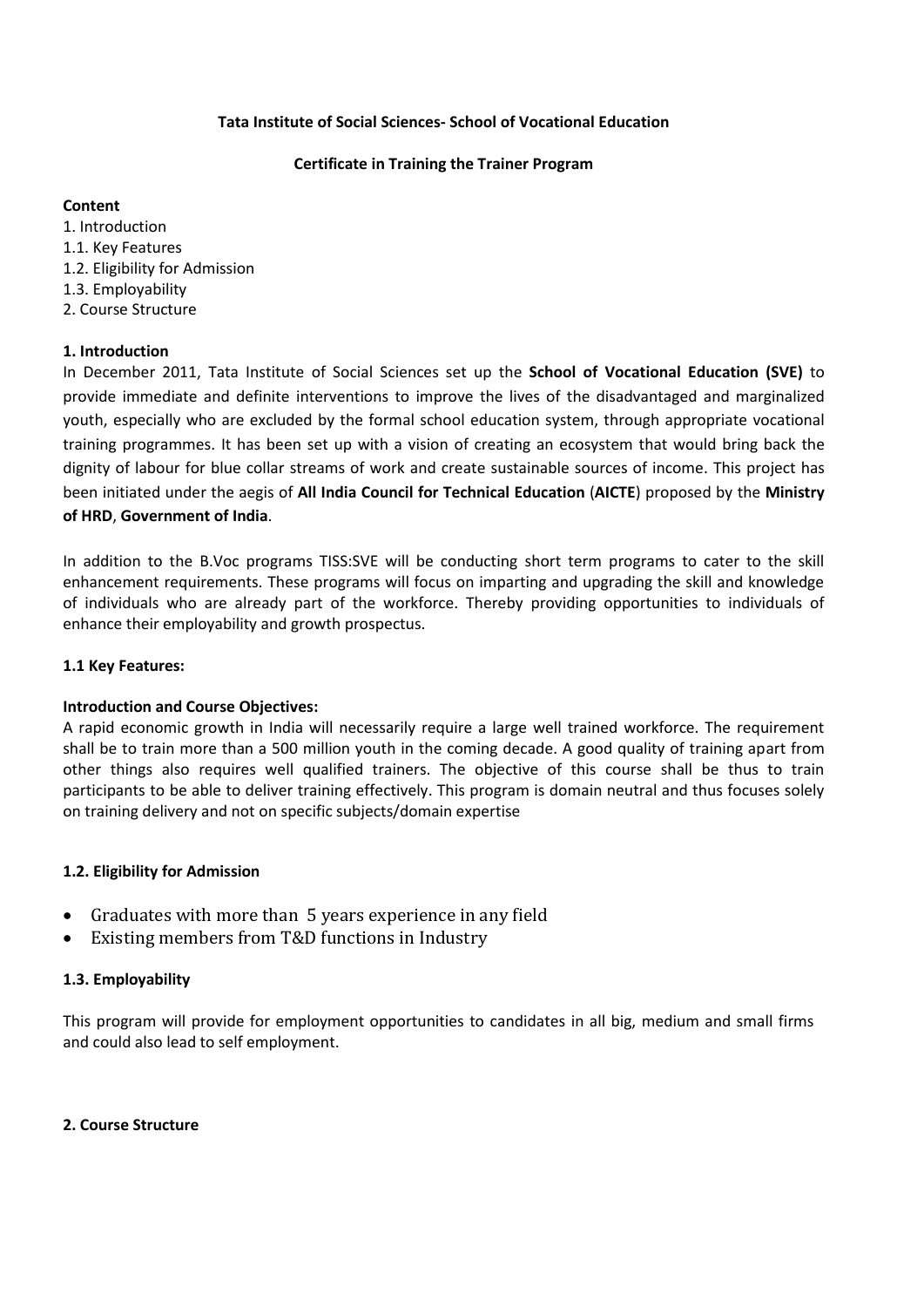**Course Duration-**The course would be for a total duration of 48 hours. These could be completed in the following ways-

- a. 6 weeks evening course for working professionals ( 1.5 hours Mon-Friday)
- b. 1 months weekend course ( 6 Hours on Sat/Sun)
- c. One week course Fulltime course.

#### **3. Examination and Assessment**

Students will be assessed on project work and a written examination that will be conducted at the end of the course

### **Syllabus for Certificate in Training the Trainer Program**

### **Introduction:**

This course shall briefly touch upon the entire training cycle. However it shall mainly focus on the subject of delivery of training.

### **Main Concepts:**

Training Delivery

#### **Learning Objectives:**

- Describe the elements in a Training cycle
- Conduct a training need analysis Training Need Analyses
- Deliver a Training Program using the various training tools
- Evaluate a training program by applying the correct technique

#### **Course Content:**

- Adult learning Elements
- **•** Learning Process
- Learning Methods
- **•** Training Need Assessment
- Training Delivery
	- o Preparation for Training
	- o Introducing a training session
	- o Presenting training content
	- o Effective use of visual aids
	- o Asking and answering questions
	- o Giving and receiving feedback
- **•** Training Evaluation